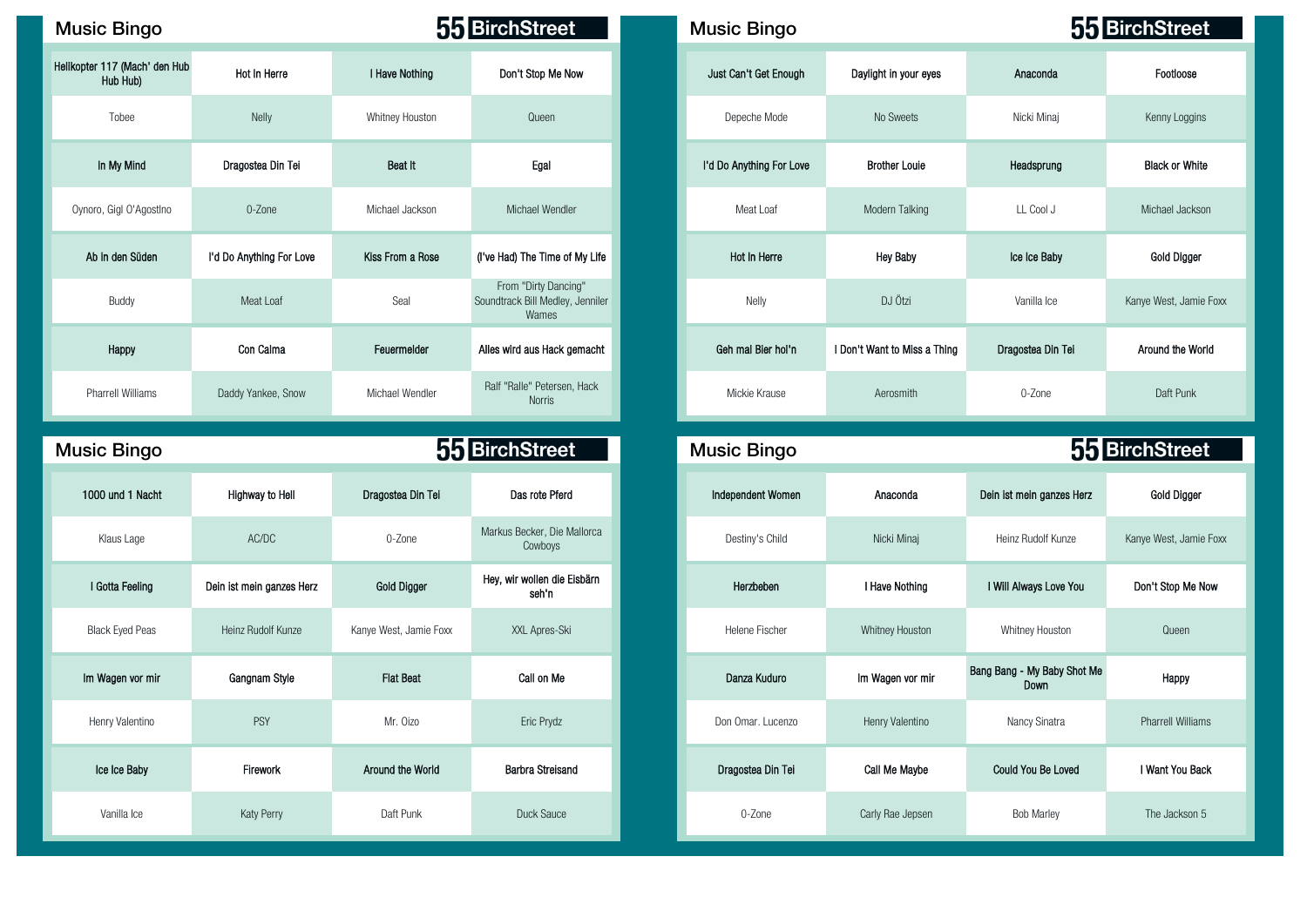| <b>Music Bingo</b> |                                  |                        | 55 BirchStreet            | <b>Music Bingo</b>     |                       |                                      | 55 BirchStr                             |
|--------------------|----------------------------------|------------------------|---------------------------|------------------------|-----------------------|--------------------------------------|-----------------------------------------|
| Freunde            | Blue (Oa Ba Oee)                 | <b>Highway to Hell</b> | Berlin City Girl          | Call on Me             | Alane - Radio Version | Around the World                     | Das rote                                |
| Pur                | OJ Ponte Ice Pop Radio Eiflel 65 | AC/DC                  | Culcha Candela            | Eric Prydz             | Wes                   | Daft Punk                            | Markus Becker<br>Cowb                   |
| Hot In Herre       | I'm Kissing You                  | Don't Cha              | Anaconda                  | Beat It                | Fox On The Run        | Call Me Maybe                        | Ein bisschen Sp                         |
| Nelly              | Des'ree                          | Pussy Cat Dolls        | Nicki Minaj               | Michael Jackson        | Sweet                 | Carly Rae Jepsen                     | Roberto                                 |
| <b>Flat Beat</b>   | Boom, Boom, Boom, Boom!!         | Die immer lacht        | Dein ist mein ganzes Herz | I Will Always Love You | Kiss From a Rose      | Hey, wir wollen die Eisbärn<br>seh'n | Ich bin                                 |
| Mr. Oizo           | Vengaboys                        | Kerstin Ott            | Heinz Rudolf Kunze        | Whitney Houston        | Seal                  | XXL Apres-Ski                        | Marianne F                              |
| Kiss From a Rose   | Con Calma                        | <b>Hot Stuff</b>       | Angel                     | Die Biene Maja         | Dragostea Din Tei     | An der Nordseeküste                  | (I've Had) The T                        |
| Seal               | Daddy Yankee, Snow               | Donna Summer           | Sarah McLachlan           | Karel Gott             | 0-Zone                | Klaus & Klaus                        | From "Dirty<br>Soundtrack Bill N<br>Wan |

| <b>Music Bingo</b>       |                       |                                       | 55 BirchStreet                         | <b>Music Bingo</b>      |                           |                        | 55 BirchStreet                             |
|--------------------------|-----------------------|---------------------------------------|----------------------------------------|-------------------------|---------------------------|------------------------|--------------------------------------------|
| Atemios durch die Nacht  | Alane - Radio Version | <b>Country Roads</b>                  | Das rote Pferd                         | An der Nordseeküste     | Ein Bett im Kornfeld      | Die da!?!              | I Will Always Love You                     |
| <b>Helene Fischer</b>    | Wes                   | Hermes House Band                     | Markus Becker, Die Mallorca<br>Cowboys | Klaus & Klaus           | Jürgen Drews              | Die Fantastischen Vier | Whitney Houston                            |
| I'd Do Anything For Love | Beat It               | Hey, wir wollen die Eisbärn<br>seh'n  | <b>Independent Women</b>               | Atemios durch die Nacht | Dein ist mein ganzes Herz | Geh mal Bier hol'n     | I Don't Want to Miss a Th                  |
| Meat Loaf                | Michael Jackson       | XXL Apres-Ski                         | Destiny's Child                        | Helene Fischer          | Heinz Rudolf Kunze        | Mickie Krause          | Aerosmith                                  |
| Kernkraft 400            | Ich bin wie du        | Alles wird aus Hack gemacht           | Ab in den Süden                        | 1000 und 1 Nacht        | Anita                     | Herzbeben              | Could You Be Loved                         |
| Zombie Nation            | Marianne Rosenberg    | Ralf "Ralle" Petersen, Hack<br>Norris | Buddy                                  | Klaus Lage              | Costa Cordalis            | Helene Fischer         | <b>Bob Marley</b>                          |
| <b>Brother Louie</b>     | Cowboy und Indianer   | Born To Be Wild                       | Die Biene Maja                         | Daylight in your eyes   | Die Biene Maja            | Ghostbusters           | Alles wird aus Hack gema                   |
| Modern Talking           | Olaf Henning          | Steppenwolf                           | Karel Gott                             | No Sweets               | Karel Gott                | Ray Parker Jr.         | Ralf "Ralle" Petersen, Ha<br><b>Norris</b> |

| sic Bingo        |                                  |                  | 55 BirchStreet            | <b>Music Bingo</b>     |                       |                                      | 55 BirchStreet                                                    |
|------------------|----------------------------------|------------------|---------------------------|------------------------|-----------------------|--------------------------------------|-------------------------------------------------------------------|
| Freunde          | Blue (Oa Ba Oee)                 | Highway to Hell  | Berlin City Girl          | Call on Me             | Alane - Radio Version | Around the World                     | Das rote Pferd                                                    |
| Pur              | OJ Ponte Ice Pop Radio Eiflel 65 | AC/DC            | Culcha Candela            | Eric Prydz             | Wes                   | Daft Punk                            | Markus Becker, Die Mallorca<br>Cowboys                            |
| Hot In Herre     | I'm Kissing You                  | Don't Cha        | Anaconda                  | Beat It                | Fox On The Run        | Call Me Maybe                        | Ein bisschen Spaß muss sein                                       |
| Nelly            | Des'ree                          | Pussy Cat Dolls  | Nicki Minaj               | Michael Jackson        | Sweet                 | Carly Rae Jepsen                     | Roberto Blanco                                                    |
| <b>Flat Beat</b> | Boom, Boom, Boom, Boom!!         | Die immer lacht  | Dein ist mein ganzes Herz | I Will Always Love You | Kiss From a Rose      | Hey, wir wollen die Eisbärn<br>seh'n | Ich bin wie du                                                    |
| Mr. Oizo         | Vengaboys                        | Kerstin Ott      | Heinz Rudolf Kunze        | Whitney Houston        | Seal                  | XXL Apres-Ski                        | Marianne Rosenberg                                                |
| Kiss From a Rose | Con Calma                        | <b>Hot Stuff</b> | Angel                     | Die Biene Maja         | Dragostea Din Tei     | An der Nordseeküste                  | (I've Had) The Time of My Life                                    |
| Seal             | Daddy Yankee, Snow               | Donna Summer     | Sarah McLachlan           | Karel Gott             | 0-Zone                | Klaus & Klaus                        | From "Dirty Dancing"<br>Soundtrack Bill Medley, Jenniler<br>Wames |

| ic Bingo             |                       |                                       | 55 BirchStreet                         | <b>Music Bingo</b>      |                           |                        | 55 BirchStreet                               |
|----------------------|-----------------------|---------------------------------------|----------------------------------------|-------------------------|---------------------------|------------------------|----------------------------------------------|
| los durch die Nacht  | Alane - Radio Version | <b>Country Roads</b>                  | Das rote Pferd                         | An der Nordseeküste     | Ein Bett im Kornfeld      | Die da!?!              | I Will Always Love You                       |
| Helene Fischer       | Wes                   | Hermes House Band                     | Markus Becker, Die Mallorca<br>Cowboys | Klaus & Klaus           | Jürgen Drews              | Die Fantastischen Vier | Whitney Houston                              |
| o Anything For Love  | Beat It               | Hey, wir wollen die Eisbärn<br>seh'n  | Independent Women                      | Atemios durch die Nacht | Dein ist mein ganzes Herz | Geh mal Bier hol'n     | I Don't Want to Miss a Thing                 |
| Meat Loaf            | Michael Jackson       | XXL Apres-Ski                         | Destiny's Child                        | Helene Fischer          | Heinz Rudolf Kunze        | Mickie Krause          | Aerosmith                                    |
| Kernkraft 400        | Ich bin wie du        | Alles wird aus Hack gemacht           | Ab in den Süden                        | 1000 und 1 Nacht        | Anita                     | Herzbeben              | Could You Be Loved                           |
| Zombie Nation        | Marianne Rosenberg    | Ralf "Ralle" Petersen, Hack<br>Norris | Buddy                                  | Klaus Lage              | Costa Cordalis            | Helene Fischer         | <b>Bob Marley</b>                            |
| <b>Brother Louie</b> | Cowboy und Indianer   | Born To Be Wild                       | Die Biene Maja                         | Daylight in your eyes   | Die Biene Maja            | Ghostbusters           | Alles wird aus Hack gemacht                  |
| Modern Talking       | Olaf Henning          | Steppenwolf                           | Karel Gott                             | No Sweets               | Karel Gott                | Ray Parker Jr.         | Ralf "Ralle" Petersen, Hack<br><b>Norris</b> |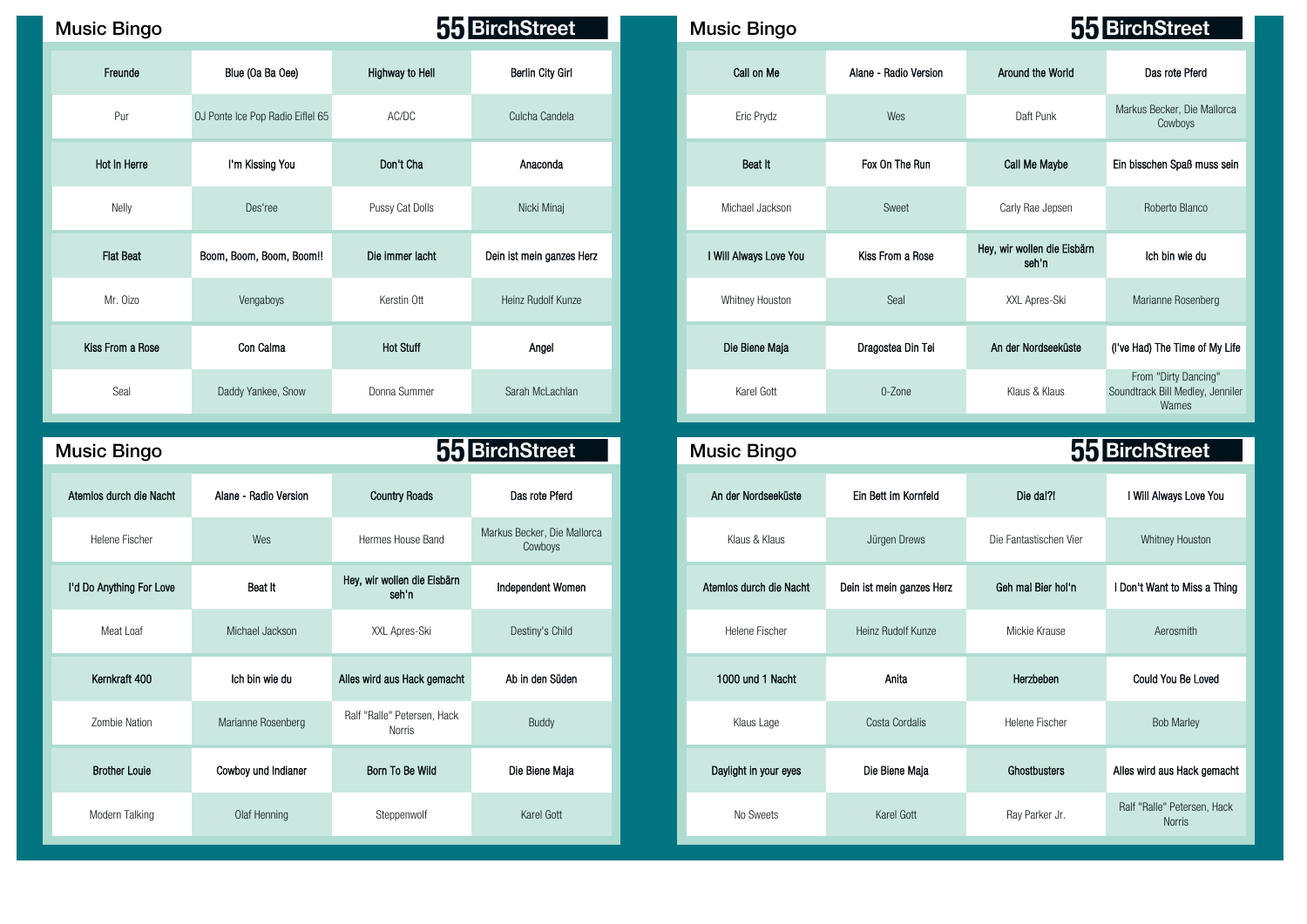| <b>Music Bingo</b>                                 |                                                                   |                          | 55 BirchStreet              | <b>Music Bingo</b>                                                |                       |                                        | 55 BirchStree        |
|----------------------------------------------------|-------------------------------------------------------------------|--------------------------|-----------------------------|-------------------------------------------------------------------|-----------------------|----------------------------------------|----------------------|
| Er hat ein knallrotes<br>Gummiboot                 | Eye Of The Tiger                                                  | Atemios durch die Nacht  | I Gotta Feeling             | Axel F                                                            | Goldeneye             | Herzbeben                              |                      |
| Wencke Myhre                                       | Survivor                                                          | Helene Fischer           | <b>Black Eyed Peas</b>      | Harold Faltermeyer                                                | Tina Turner           | Helene Fischer                         |                      |
| 1000 und 1 Nacht                                   | Boom Boom Guetta                                                  | <b>Berlin City Girl</b>  | <b>Hot N Cold</b>           | Ein Jahr (Es geht voran)                                          | Aber bitte mit Sahne  | Cotton Eye Joe                         |                      |
| Klaus Lage                                         | David Guetta's Electro Hop<br>Remix Black Eyed Peas               | Culcha Candela           | Katy Perry                  | Fehlfarben                                                        | Udo Jürgens           | Rednex                                 | Pharrell Willia      |
| Insomnia                                           | <b>Baby Got Back</b>                                              | Ein Jahr (Es geht voran) | Goldeneye                   | <b>Hey Baby</b>                                                   | <b>Black or White</b> | Eye Of The Tiger                       | Alane - Radio Vo     |
| Faithless, Rollo Armstrong,<br><b>Sister Bliss</b> | Sir Mix-A-Lot                                                     | Fehlfarben               | <b>Tina Turner</b>          | DJ Ötzi                                                           | Michael Jackson       | Survivor                               |                      |
| I Have Nothing                                     | In My Mind                                                        | <b>Brother Louie</b>     | I Will Always Love You      | Despacito                                                         | Feuermelder           | Das rote Pferd                         |                      |
| Whitney Houston                                    | Oynoro, Gigl O'Agostlno                                           | Modern Talking           | Whitney Houston             | Luis Fonsi, Daddy Yankee                                          | Michael Wendler       | Markus Becker, Die Mallorca<br>Cowboys | Faithless, Rollo Arr |
| <b>Music Bingo</b>                                 |                                                                   |                          | 55 BirchStreet              | <b>Music Bingo</b>                                                |                       | 55 BirchStree                          |                      |
| I Want You Back                                    | Berlin City Girl                                                  | Im Wagen vor mir         | In My Mind                  | <b>Brother Louie</b>                                              | Egal                  | Eye Of The Tiger                       | Just Can't Get E     |
| The Jackson 5                                      | Culcha Candela                                                    | Henry Valentino          | Oynoro, Gigl O'AgostIno     | Modern Talking                                                    | Michael Wendler       | Survivor                               | Depeche Mo           |
| Ice Ice Baby                                       | (I've Had) The Time of My Life                                    | I'd Do Anything For Love | <b>Hot Stuff</b>            | Kiss From a Rose                                                  | Gangnam Style         | <b>Baby Got Back</b>                   |                      |
| Vanilla Ice                                        | From "Dirty Dancing"<br>Soundtrack Bill Medley, Jenniler<br>Wames | Meat Loaf                | Donna Summer                | Seal                                                              | <b>PSY</b>            | Sir Mix-A-Lot                          |                      |
| Egoist                                             | Just Can't Get Enough                                             | Danza Kuduro             | Das rote Pferd              | Boom Boom Guetta                                                  | Goldeneye             | Aber bitte mit Sahne                   |                      |
| Falco                                              | Depeche Mode                                                      | Don Omar. Lucenzo        | Markus Becker, Die Mallorca | David Guetta's Electro Hop<br>$\cdot$ $\sim$ $\sim$ $\sim$ $\sim$ | <b>Tina Turner</b>    | Udo Jürgens                            |                      |

**Cowboys** 

Freunde Can't Hold Us - feat. Ray<br>Freunde Can't Hold Us - feat. Ray

62 13 24 86 64 28 79 95

Pur Marold Faltermeyer Steppenwolf Marianne Rosenberg Mickie Krause Macklemore & Ryan Lewis Aerosmith Prince

| sic Bingo                                     |                                                                   |                          | 55 BirchStreet          | <b>Music Bingo</b>       |                       |                                        | 55 BirchStreet                                     |
|-----------------------------------------------|-------------------------------------------------------------------|--------------------------|-------------------------|--------------------------|-----------------------|----------------------------------------|----------------------------------------------------|
| hat ein knallrotes<br>Gummiboot               | Eye Of The Tiger                                                  | Atemios durch die Nacht  | I Gotta Feeling         | Axel F                   | Goldeneye             | Herzbeben                              | Anaconda                                           |
| Wencke Myhre                                  | Survivor                                                          | Helene Fischer           | <b>Black Eyed Peas</b>  | Harold Faltermeyer       | <b>Tina Turner</b>    | Helene Fischer                         | Nicki Minaj                                        |
| 000 und 1 Nacht                               | Boom Boom Guetta                                                  | <b>Berlin City Girl</b>  | <b>Hot N Cold</b>       | Ein Jahr (Es geht voran) | Aber bitte mit Sahne  | Cotton Eye Joe                         | Happy                                              |
| Klaus Lage                                    | David Guetta's Electro Hop<br>Remix Black Eyed Peas               | Culcha Candela           | <b>Katy Perry</b>       | Fehlfarben               | Udo Jürgens           | Rednex                                 | <b>Pharrell Williams</b>                           |
| Insomnia                                      | <b>Baby Got Back</b>                                              | Ein Jahr (Es geht voran) | Goldeneye               | <b>Hey Baby</b>          | <b>Black or White</b> | Eye Of The Tiger                       | Alane - Radio Version                              |
| less, Rollo Armstrong,<br><b>Sister Bliss</b> | Sir Mix-A-Lot                                                     | Fehlfarben               | Tina Turner             | DJ Ötzi                  | Michael Jackson       | Survivor                               | Wes                                                |
| I Have Nothing                                | In My Mind                                                        | <b>Brother Louie</b>     | I Will Always Love You  | Despacito                | Feuermelder           | Das rote Pferd                         | Insomnia                                           |
| Whitney Houston                               | Oynoro, Gigl O'Agostino                                           | Modern Talking           | Whitney Houston         | Luis Fonsi, Daddy Yankee | Michael Wendler       | Markus Becker, Die Mallorca<br>Cowboys | Faithless, Rollo Armstrong,<br><b>Sister Bliss</b> |
| sic Bingo                                     |                                                                   |                          | 55 BirchStreet          | <b>Music Bingo</b>       |                       |                                        | 55 BirchStreet                                     |
| <b>Want You Back</b>                          | <b>Berlin City Girl</b>                                           | Im Wagen vor mir         | In My Mind              | <b>Brother Louie</b>     | Egal                  | Eye Of The Tiger                       | Just Can't Get Enough                              |
| The Jackson 5                                 | Culcha Candela                                                    | Henry Valentino          | Oynoro, Gigl O'Agostino | Modern Talking           | Michael Wendler       | Survivor                               | Depeche Mode                                       |
| Ice Ice Baby                                  | (I've Had) The Time of My Life                                    | I'd Do Anything For Love | <b>Hot Stuff</b>        | Kiss From a Rose         | Gangnam Style         | <b>Baby Got Back</b>                   | Call on Me                                         |
| Vanilla Ice                                   | From "Dirty Dancing"<br>Soundtrack Bill Medley, Jenniler<br>Wames | Meat Loaf                | Donna Summer            | Seal                     | <b>PSY</b>            | Sir Mix-A-Lot                          | Eric Prydz                                         |
| Egoist                                        | Just Can't Get Enough                                             | Danza Kuduro             | Das rote Pferd          | Boom Boom Guetta         | Goldeneye             | Aber bitte mit Sahne                   | Headsprung                                         |

David Guetta's Electro Hop Remix Black Eyed Peas Tina Turner Udo Jürgens LL Cool J

Can't Hold Us - feat. Ray I Don't Want to Miss a Thing Can't Hold Us - feat. Ray